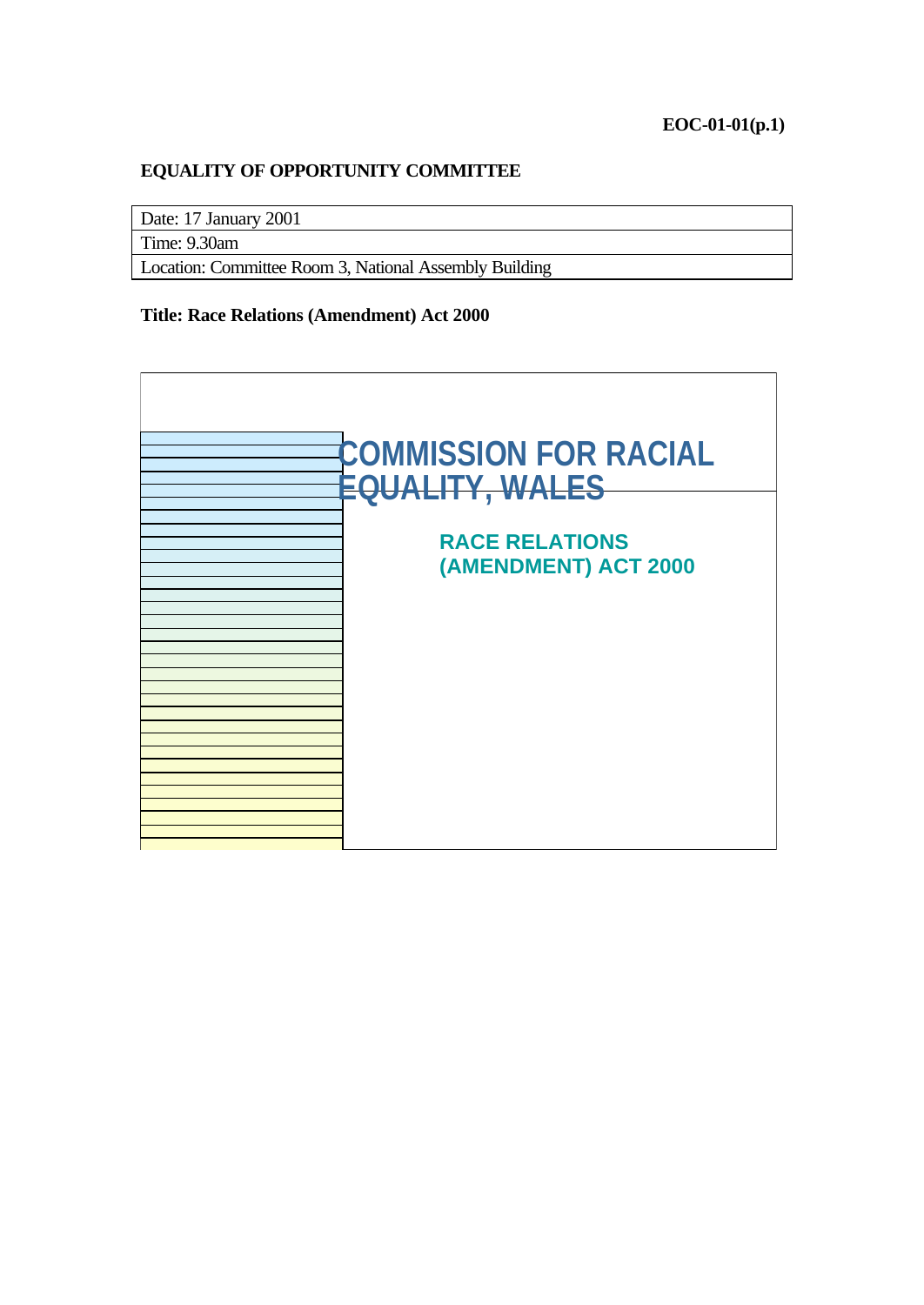

## **Introduction**

<sup>n</sup> **To provide a summary of the main provisions of the Act, however, it is not a definitive statement of the law**

**Presentation by** 

Dr. M. Mashuq Ally, Head of CRE **Wales**

# **AIMS**

- To inform individuals, community organisations, trade unions and public authorities about the wider protection against racial discrimination, and about the new public sector duty contained in the **Act**
- To encourage all public authorities to  $\bar{\phantom{a}}$ prepare for the new ways of thinking and working that will be expected under the amended RRA 1976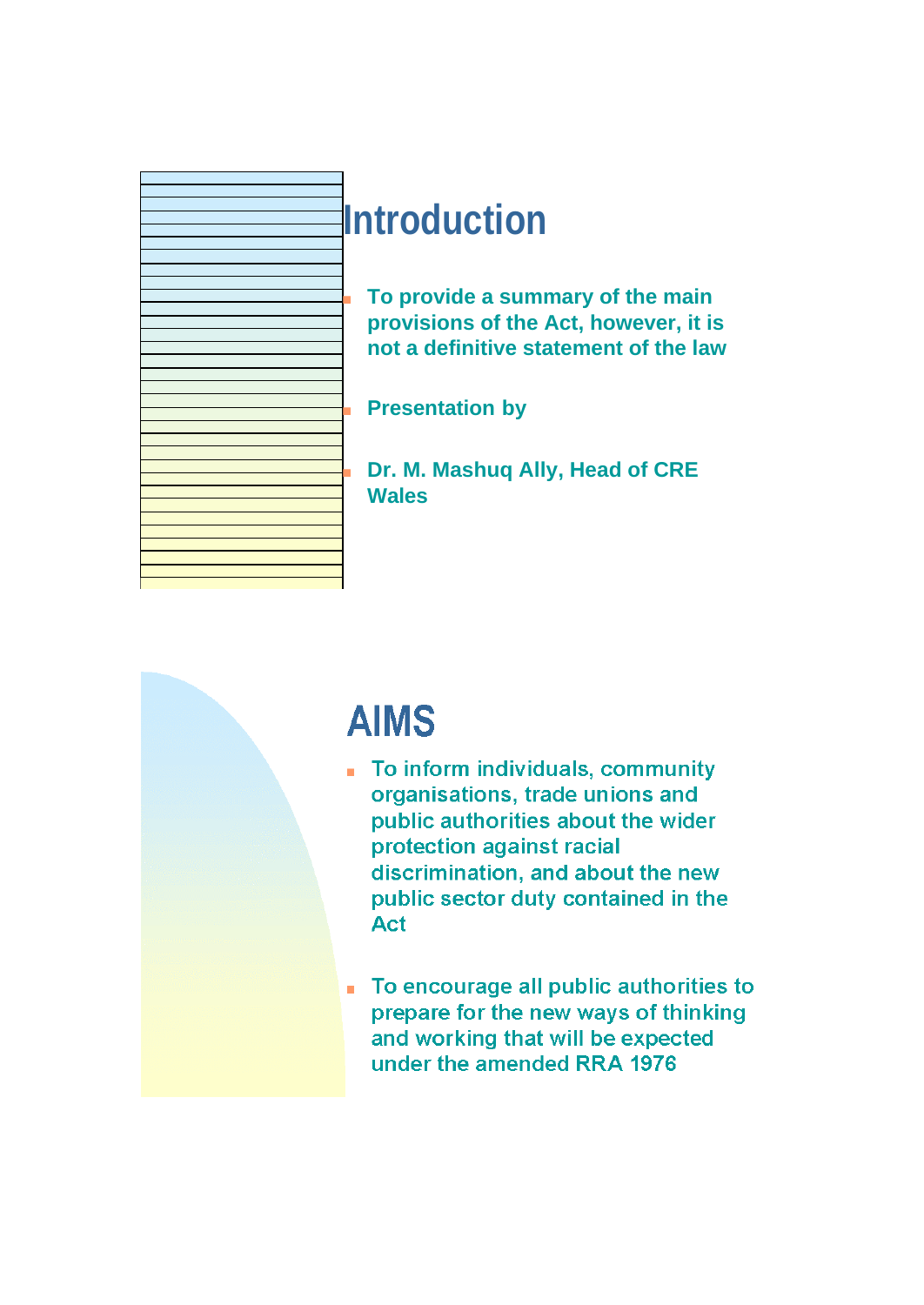#### **WHAT IS MEANT BY PUBLIC AUTHORITY?**

The new Act, like the Human Rights ×. Act, defines a public authority very widely. This means it will be unlawful for anyone whose work involves functions of a public nature to discriminate on racial grounds while carrying out those functions

# **WHO ARE COVERED IN<br>THE SCHEDULE 1A?**

- Ministers of the Crown and government departments
- National Assembly for Wales
- **Armed Forces**
- National Health Service
- Local Government
- LEA's; Schools; HE/FE.
- **Housing**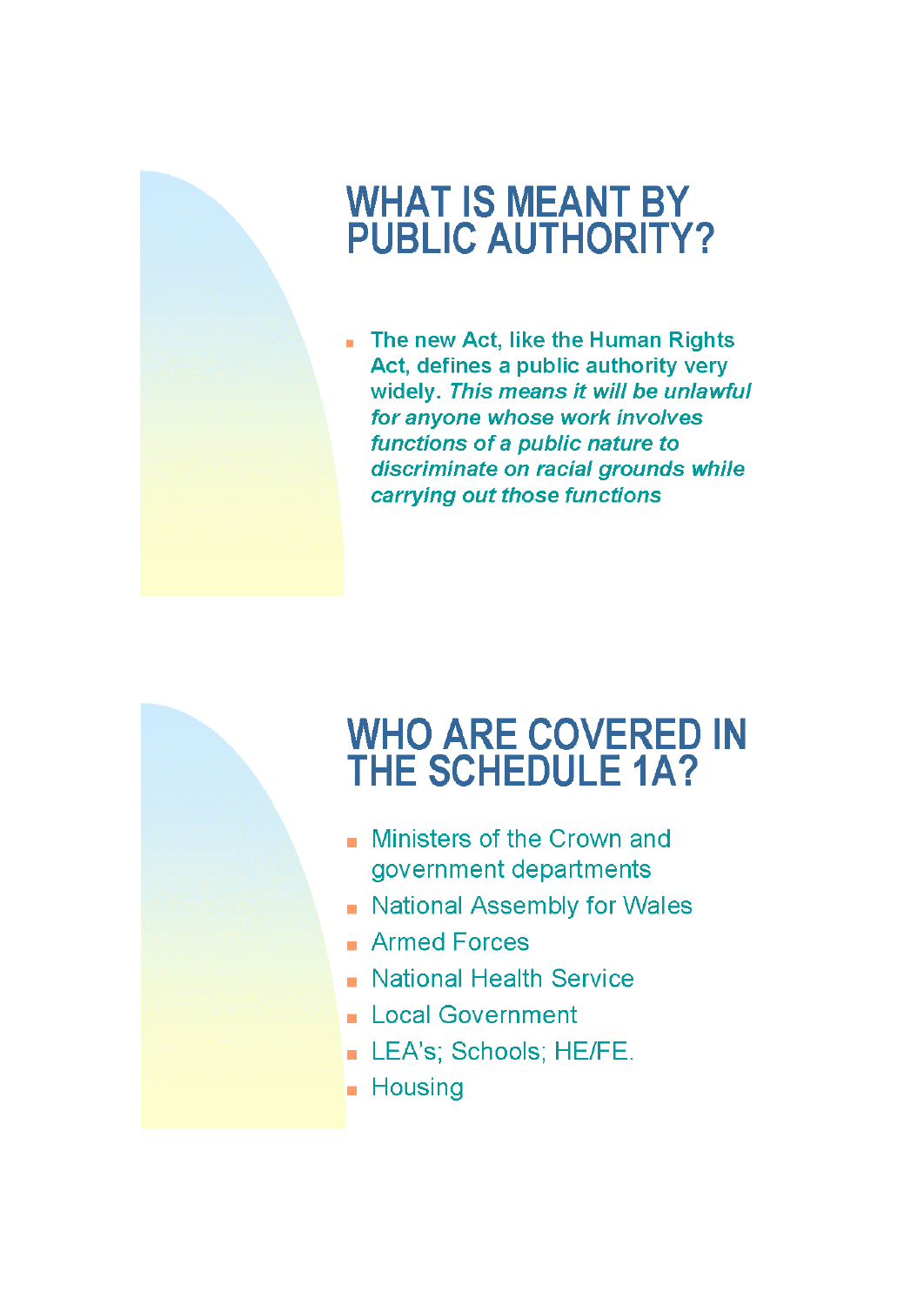# **Schedule 1A continued**

- $\blacksquare$  Police
- $\blacksquare$  Prisons
- **Detention Centres** a.
- Probation Service
- $\blacksquare$  Fire authorities
- **Nater, Waste Disposal and** Sewage
- Private or Voluntary agencies carrying out public functions



- Parliamentary functions
- Judicial proceedings
- **Security Services**
- Decisions not to prosecute
- Certain immigration and nationality functions, where it will remain lawful to discriminate on grounds of national origin - but not race or colour.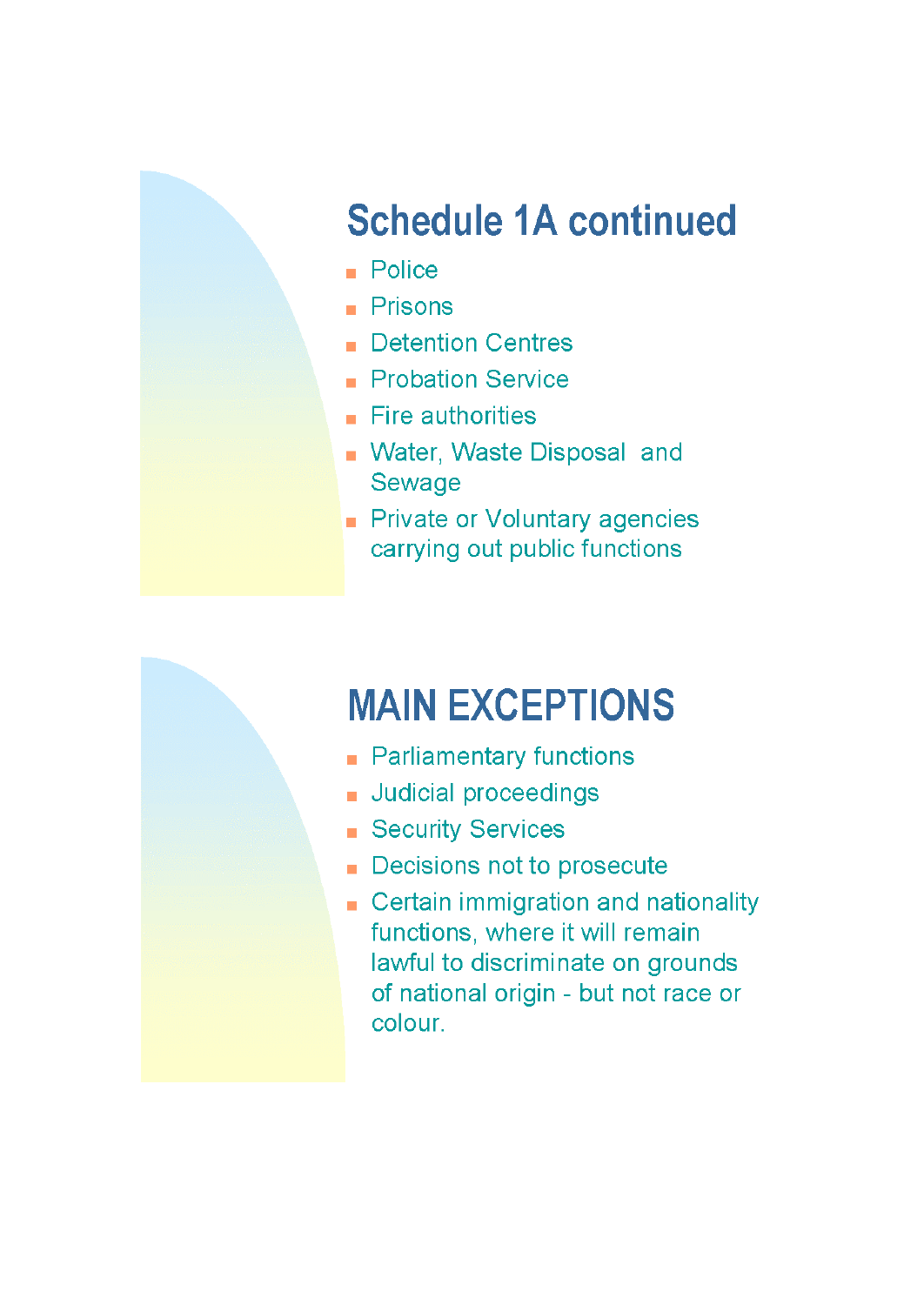

# **General duties**

This requires all public authorities in carrying out their functions to have due regard to the need to eliminate unlawful discrimination and *promote* equality of opportunity and good race relations. They will be expected to consider the implications for race equality everything they do.



# **Specific Duties**

The Home Secretary may, by order, impose specific duties that state what each public authority must do in order to better comply with the general duty. There could be different duties imposed on different types of authorities. The National Assembly must consent to any order imposing specific duties on Welsh public authorities.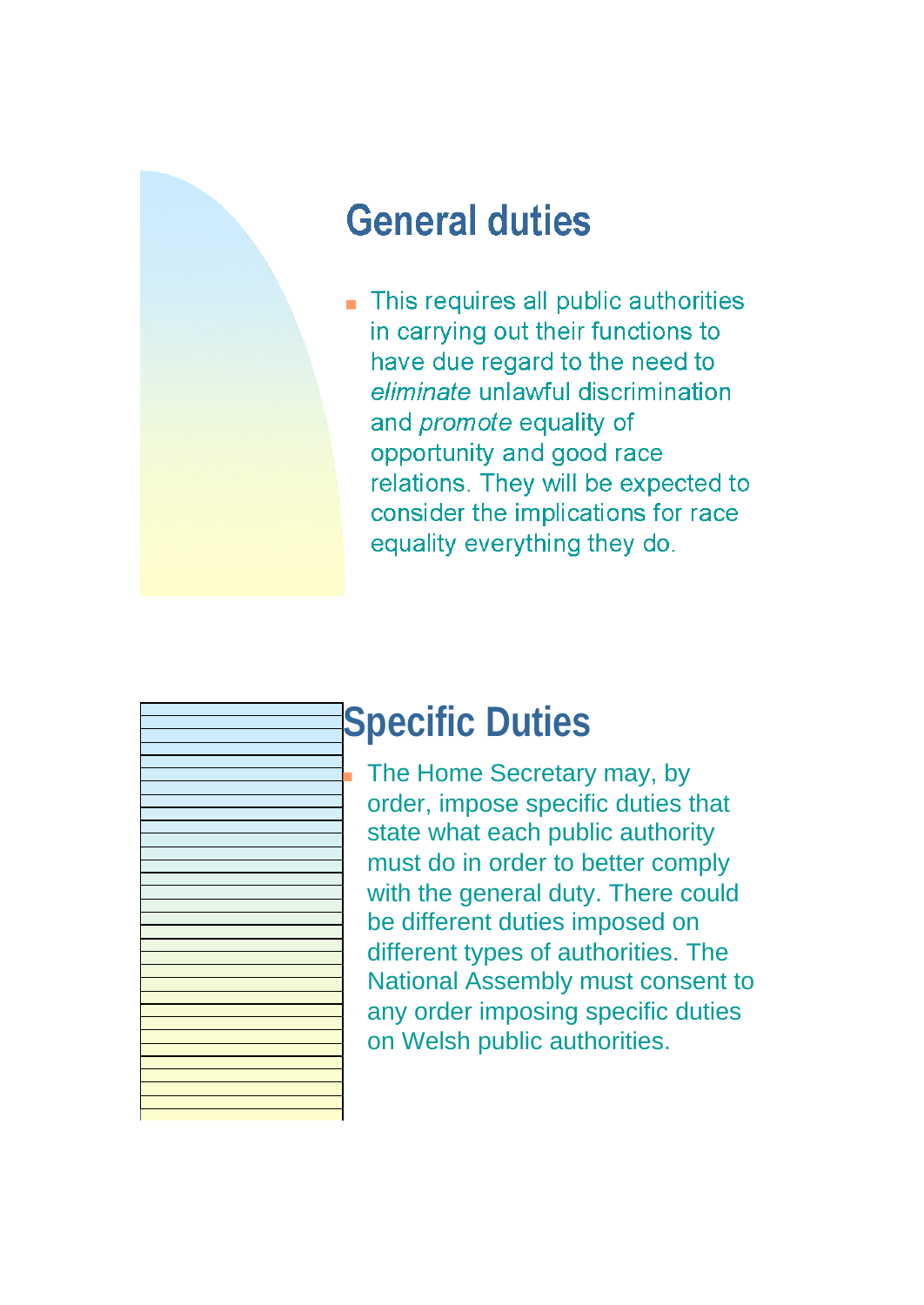

# **Codes of practice**

- The CRE is given the power to issue codes of practice to provide practical quidance to public authorities on how to fulfil their general and specific duties.
- $\blacksquare$  It is intended that there will be codes for central government departments, local government, educational bodies, police, NHS and all other authorities.



## **Codes of practice cont...**

The CRE will consult very widely before submitting the codes to the Home Secretary, who will consult with the National Assembly for Wales before placing them before Parliament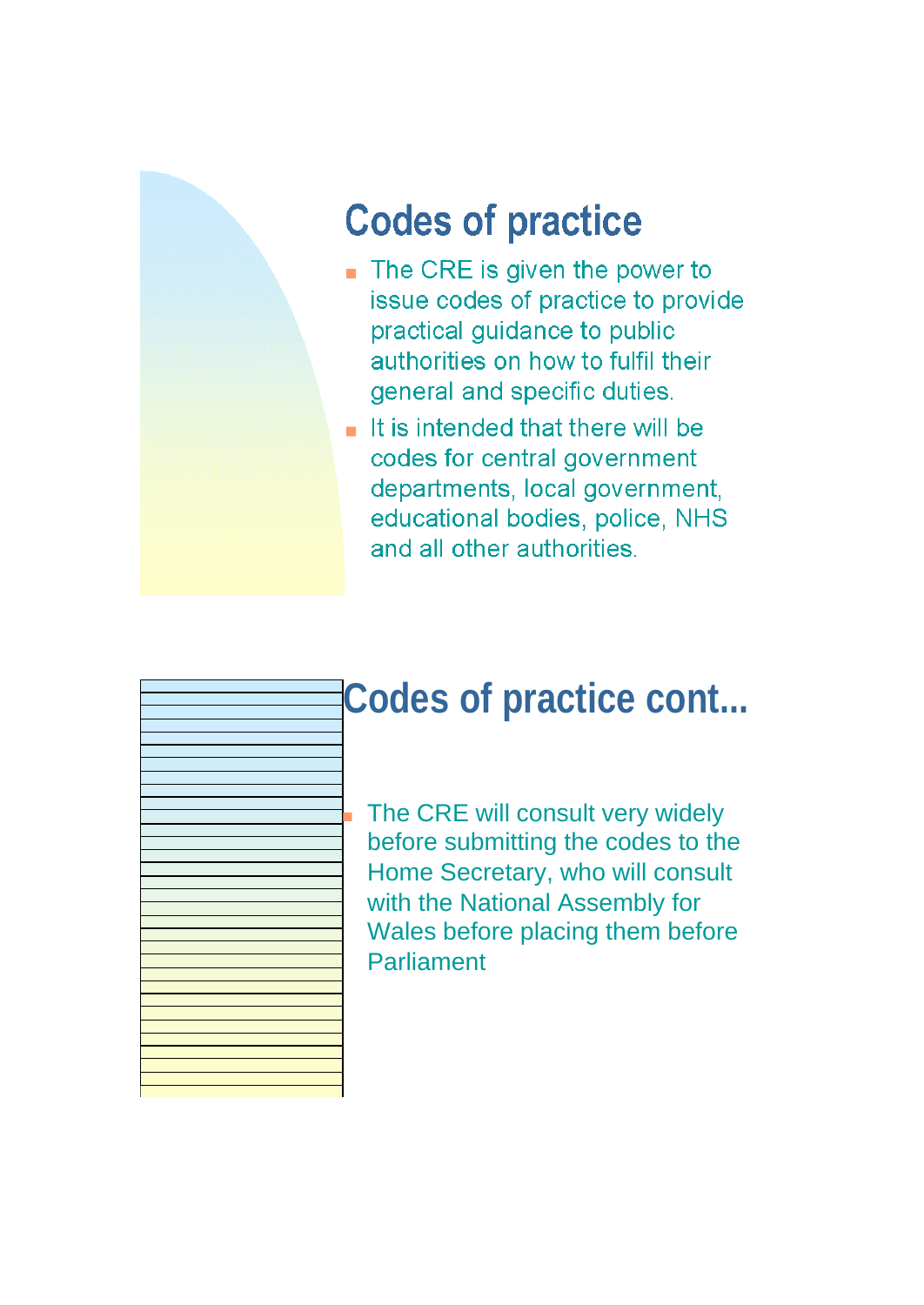

## **Compliance**

The critical feature of the new duty is **that it will be enforceable. If the CRE is satisfied that a public authority is** *not* **complying with its specific duties, the CRE will be able to serve a compliance notice. This will require the authority to comply with its duties and inform the CRE of the measures it has taken. If necessary, the CRE can ask the county court or sheriff court to order the authority to comply.**

#### Compliance cont..........

Compliance with new duty could also be the subject of inspections or audits by, for example Estyn, HM Inspectorate of Constabulary. HM Inspectorate of Prisons, the **Audit Commission, Accounts** Commission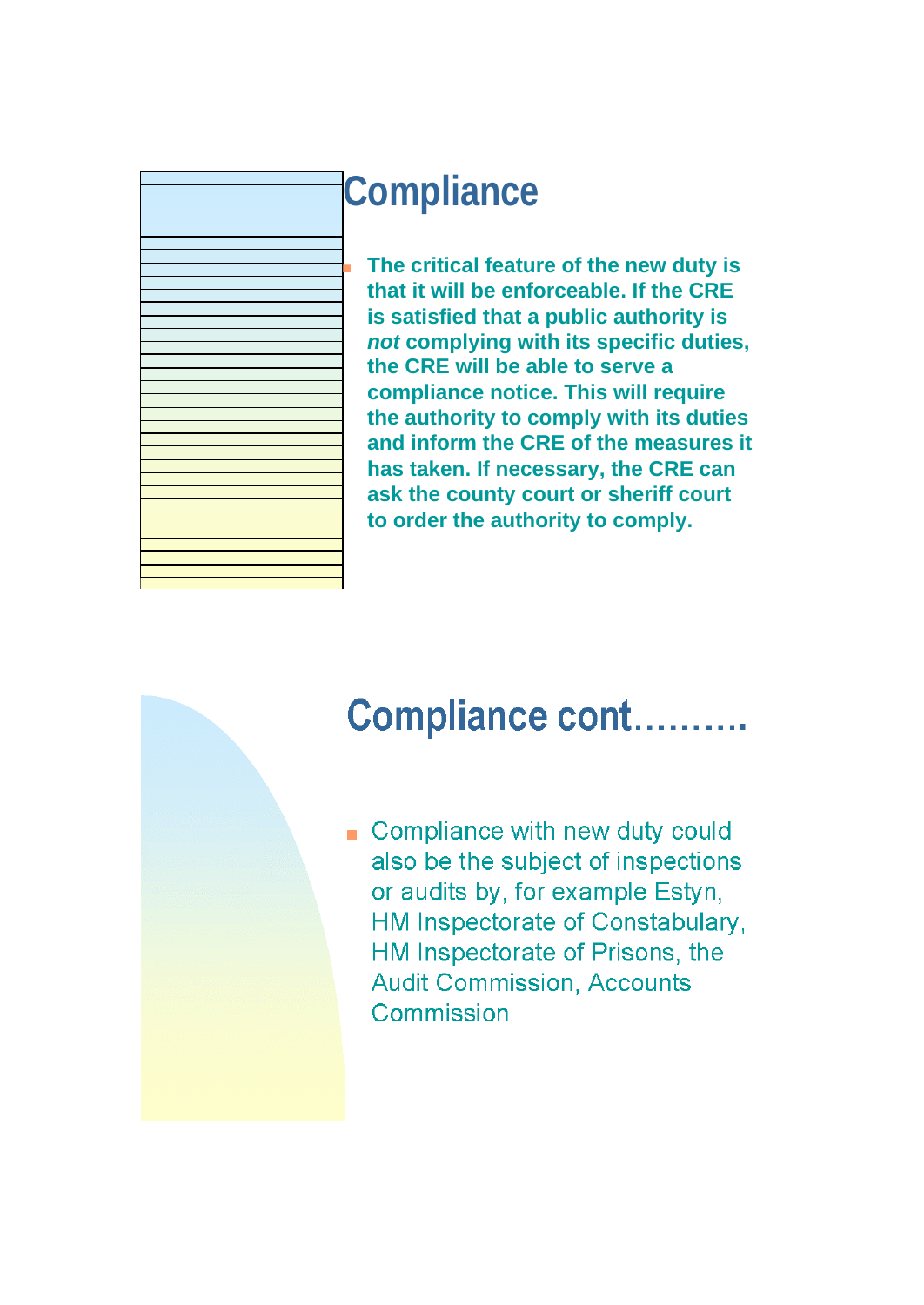

#### **Responsibilities of Public Authorities**

The CRE expects that the specific duties on public could include: <sup>n</sup> a duty on all public authorities to monitor their staff by ethnicity

a duty to assess the impact on racial equality of proposed policies, and to consult them

a duty to monitor the impact on racial equality of existing policies and practice

# **How should public authorities start the process?**

*Definition.* Define all your functions - what you must do, and what you can do. Then identify - by ethnicity and other relevant criteria - the people for whom you should be providing various services **Consultation. Talk to your** employees and to people affected by your policies and practices,

including people from ethnic minorities.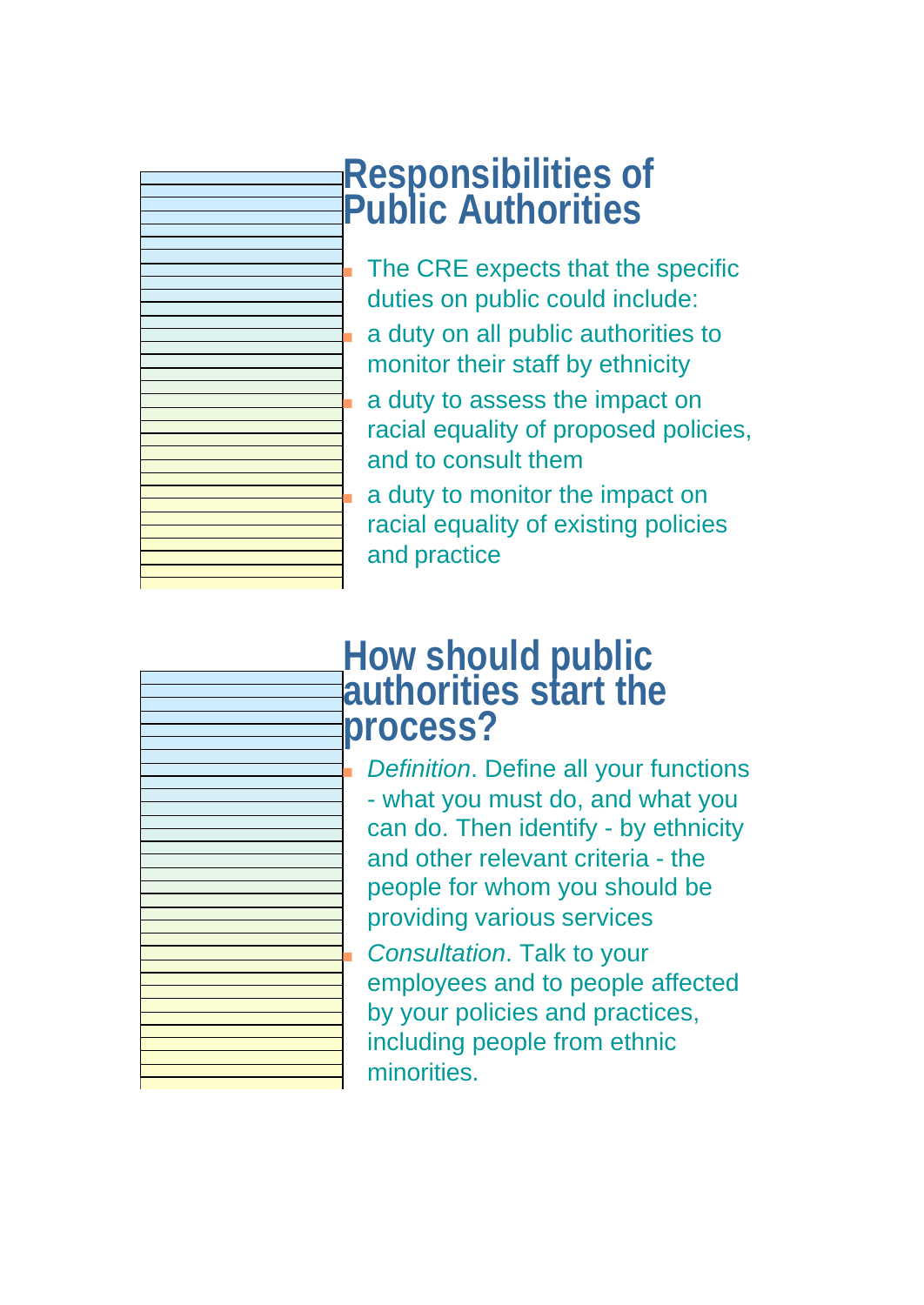

#### **How should public authorities start the process?**

*Definition.* Define all your functions - what you must do, and what you can do. Then identify - by ethnicity and other relevant criteria - the people for whom you should be providing various services <sup>n</sup> *Consultation*. Talk to your employees and to people affected by your policies and practices, including people from ethnic minorities.



#### **What to do cont….**

**Monitoring. Set up systems to** monitor your work force and the outcomes of your policies and practices.

Assessment. Examine the impact of your policies and practices and ask whether all ethnic are being treated fairly. Do they have equal opportunities and equal access to benefits, facilities and services? If not, why not?